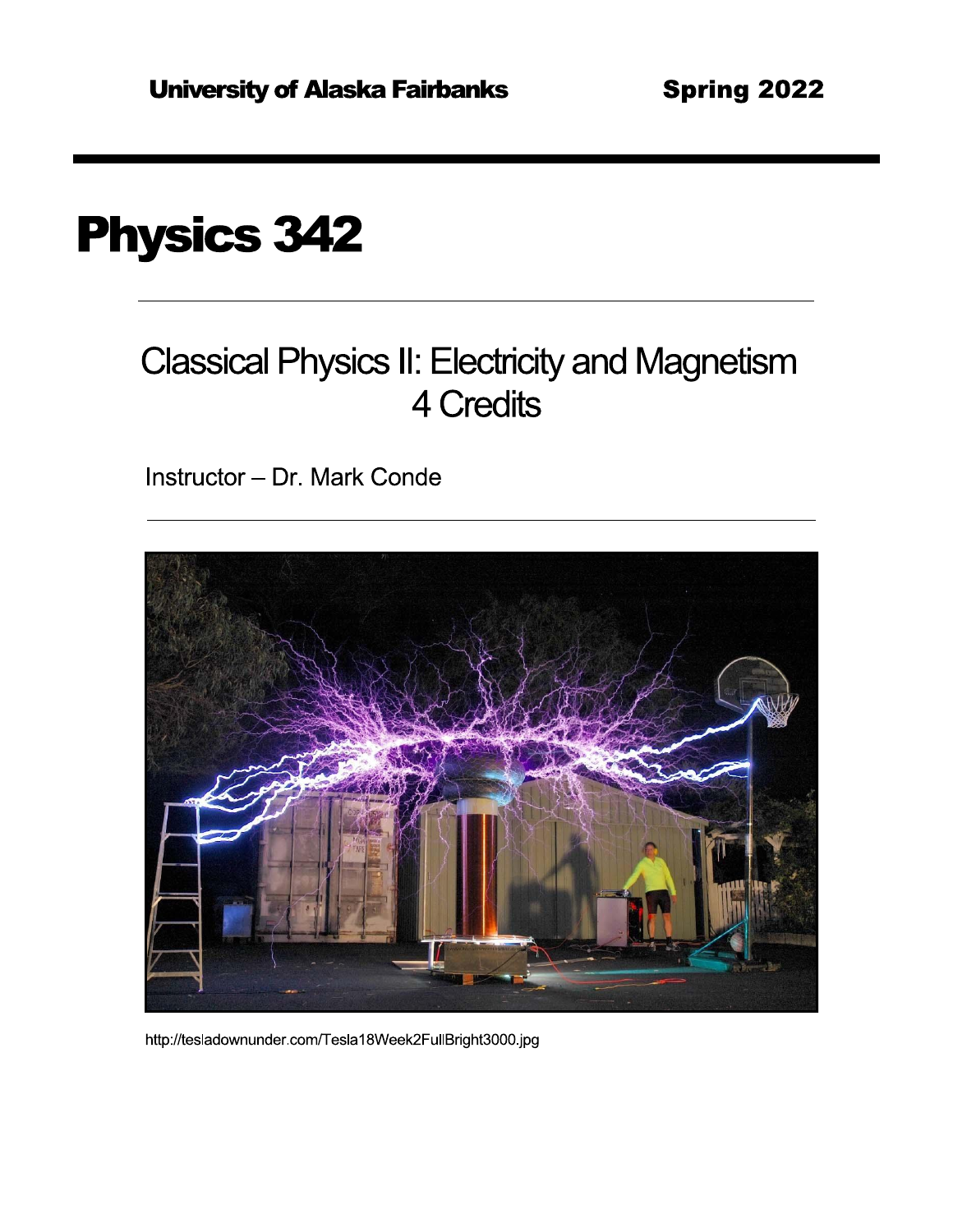#### **Description**

This will be a standard undergraduate introduction to the vector-calculus based description of classical electricity and magnetism. Topics covered will include static and dynamic electric and magnetic fields, both in vacuum and in the presence of materials, the Lorentz force law, Maxwell's equations, potential formulations, and Poynting's theorem. These concepts would be covered in three one-hour lectures per week plus one one-hour tutorial/recitation session. However, in 2022, the lectures will be replaced by independent study, with only the one tutorial session being conducted live.

The course will be closely linked to the assigned textbook (Griffiths) although we will cover the topics in a slightly different order.

#### **Course goals and student learning outcomes**

Upon completion of this course students will:

- Be familiar with the classical description of electricity and magnetism in terms of  $\bullet$ Maxwell's equations;
- Be able to solve a wide variety of vector-calculus based problems in electricity and  $\bullet$ magnetism using Maxwell's equations.

My goal as an instructor is to provide every student with maximum possible opportunity for success. This means that I try to be as flexible as possible with the course requirements, to avoid creating needless hurdles. Nevertheless, some penalties for missed or late work are necessary; my policies in this regard are outlined below.

#### **Instructor information**

| Instructor:       | Dr. Mark Conde                                                                                                                                                                                                                                               |  |  |  |
|-------------------|--------------------------------------------------------------------------------------------------------------------------------------------------------------------------------------------------------------------------------------------------------------|--|--|--|
| Office locations: | Reichardt room 113 and Elvey room 706C.                                                                                                                                                                                                                      |  |  |  |
| Office Phone:     | 474-7741                                                                                                                                                                                                                                                     |  |  |  |
| Email:            | mgconde@alaska.edu                                                                                                                                                                                                                                           |  |  |  |
| Office hours:     | I do not intend to establish fixed office hours for this small class. I will<br>always be available immediately after lectures, or at other times by<br>arrangement. If you need to see me, speak to me after class or send<br>me an email, to setup a time. |  |  |  |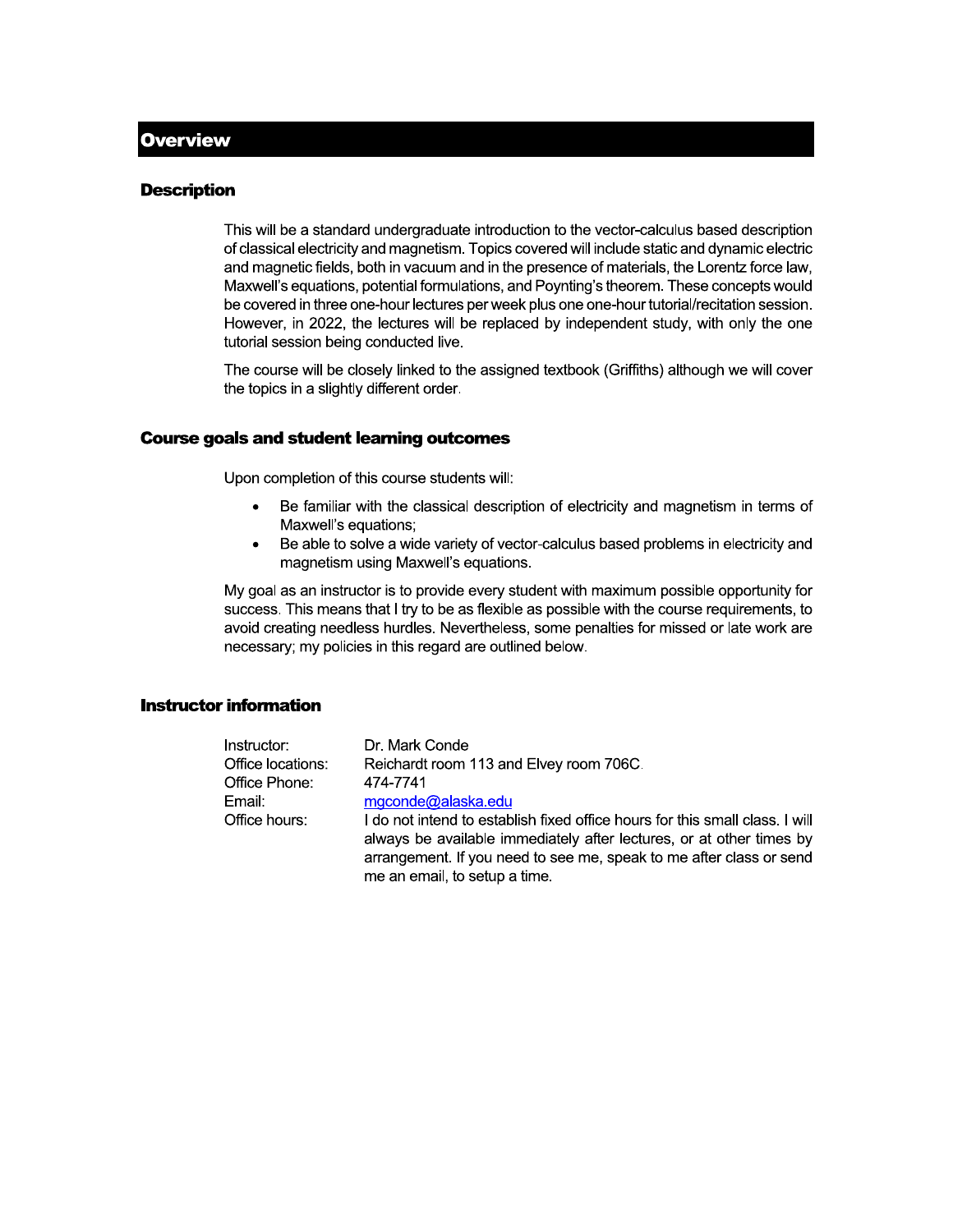#### **Approximate schedule**

| Week | Dates           | Class Topics                                                 |
|------|-----------------|--------------------------------------------------------------|
|      | Jan 10 - Jan 14 | Class intro; review of vector calculus, major theorems       |
| 2    | Jan 17 - Jan 21 | Coulomb's law, charge distributions, Gauss's Law             |
| 3    | Jan 24 - Jan 28 | Gauss' Law examples, electrostatic potential, energy density |
| 4    | Jan 31 - Feb 04 | Electric fields in materials, boundary conditions, Ohm's law |
| 5    | Feb 07 - Feb 11 | Laplace's & Poisson's equations                              |
| 6    | Feb 14 - Feb 18 | <b>Exam 1.</b> Separation of variables, multipole expansion  |
|      | Feb 21 - Feb 25 | Method of images, capacitance                                |
|      | Feb 28 - Mar 04 | Ampere's force law, Biot-Savart law, Ampere's circuital law  |
| 8    | Feb 28 - Mar 04 | Lorenz force law, magnetic vector potential                  |
| 9    | Mar 07 - Mar 11 | Spring Break                                                 |
| 10   | Mar 14 - Mar 18 | Magnetic fields in materials, Magnetic boundary conditions   |
| 11   | Mar 21 - Mar 25 | <b>Exam 2.</b> Flux linkage, magnetic circuits               |
| 12   | Mar 28 - Apr 01 | Electromotive force, Faraday's law, inductance               |
| 13   | Apr 04 - Apr 08 | Magnetic energy density, displacement current                |
| 14   | Apr 11 - Apr 15 | Maxwell's equations, electromagnetic radiation               |
| 15   | Apr 18 - Apr 22 | Potential potentials, Poynting's theorem. review             |
|      | Apr 25 - Apr 29 | Finals week                                                  |
| 16   | May 02 - May 06 | <b>Grades Posted</b>                                         |

### **Course components and instructional methods**

#### **Course materials**

Material for this course will be prepared electronically and will be available over the web via the "Blackboard" system at http://classes.uaf.edu. Material to be posted this way includes:

- $\bullet$ Course syllabus (this document)
- Lecture notes (see comments below)  $\bullet$
- Homework problem sets  $\bullet$
- Supplementary handouts  $\bullet$
- Online student grades  $\bullet$

Note that I will not be distributing homework or exam solutions to the web. These will instead be posted in the glass cabinets in the physics departmental area of the Reichardt building.

#### **Lectures**

Due to the small enrolment and late change of instructor for this class, I do not intend to present formal lectures. Instead, I have prepared detailed lecture notes with plenty of explanatory text that I will be posting online for students to work through independently. The first lecture for the semester will be an exception to this: I will present this lecture synchronously via zoom at the designated time of 02:15-03:15 pm on Monday January 10, 2022. The link for all zoom meetings associated with this class is:

https://alaska.zoom.us/j/81100938112?pwd=aHZmN2xxcGNjNEkwZklKT3R1MSt6dz09

During this first lecture I will go through the class syllabus and explain how the class will run this semester.

<sup>&</sup>lt;sup>1</sup> All students should have access to Blackboard. Please let me know if you have difficulties with this.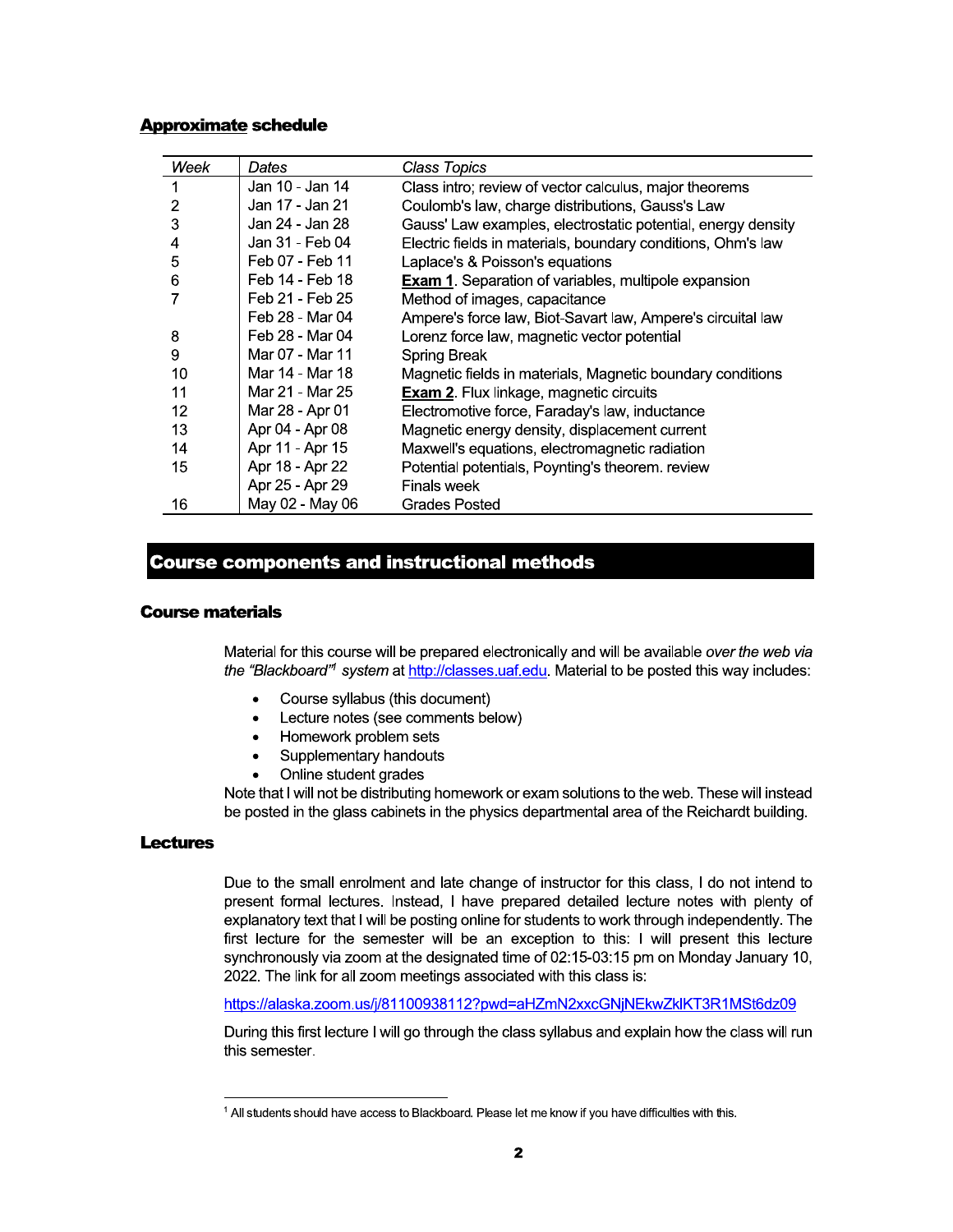Should it become apparent during the semester that students are not able to understand the course material without lectures, I may be able to add extra class sessions each week. However, I am teaching this class as an overload, so I cannot quarantee that this will be possible.

#### **Recitation Sessions**

While I do not plan to present lectures this semester, I DO plan to conduct one synchronous recitation per week, again using the class zoom link above. There are two purposes for these recitations. First, they will provide an opportunity for students to ask questions and seek help with concepts that need extra clarification. Second, I intend to use this session to work through example problems that I have chosen to correspond closely with homework assigned for that week. My current plan for scheduling the recitations is to use the Friday 02:15-03:15 pm time slot that, under more normal circumstances, would be assigned for a lecture. This will give students time after the recitation over the weekend to tackle the homework problems that will due on Mondays.

#### **Homework**

Homework will be assigned each week and will be due at 6 pm each Monday. I will assign homework by uploading the relevant problem sheet to the Blackboard and Gradescope sites for this class. Homework should be submitted via Gradescope - I will explain this process during the first class session.

You are encouraged to work with others, but you are prohibited from simply copying other's work. Homework will count heavily toward your final grade, as well as provide me with feedback regarding your understanding of the material.

Problems assigned in this class can often be solved in several ways, with each solution involving a number of steps. So please be aware that even if you submit a correct solution to a problem, I may not recognize it as correct if it's poorly presented. While I will accept almost any work that you turn in, it is unlikely that I'll award many points for a homework or exam solution unless it:

- Is neatly laid out
- Is largely free from crossing out and over-writing  $\bullet$
- Is accompanied by descriptions in words of what you are doing at each step

A minimum cumulative grade of 50% for the homework is necessary to pass the class. All students should be capable of achieving this, given that I generally award at least 25-30% for any genuine attempt at a problem.

Solution sets will be posted in the glass cabinet in the Physics Dept. hall. You are strongly encouraged make copies to help you understand how to approach these problems; it will likely help on tests.

#### **Exams**

There will be two exams during the semester and one final. All exams will be delivered via the UAF Gradescope system, and should be completed at home. I will not specify an exact time for these exams. Rather, I will configure Gradescope to allow students to take each exam at any time during the designated week for that exam. Once you start, you will have 24 hours to complete the exam and submit your responses. The preliminary for these exams is to conduct them during these weeks: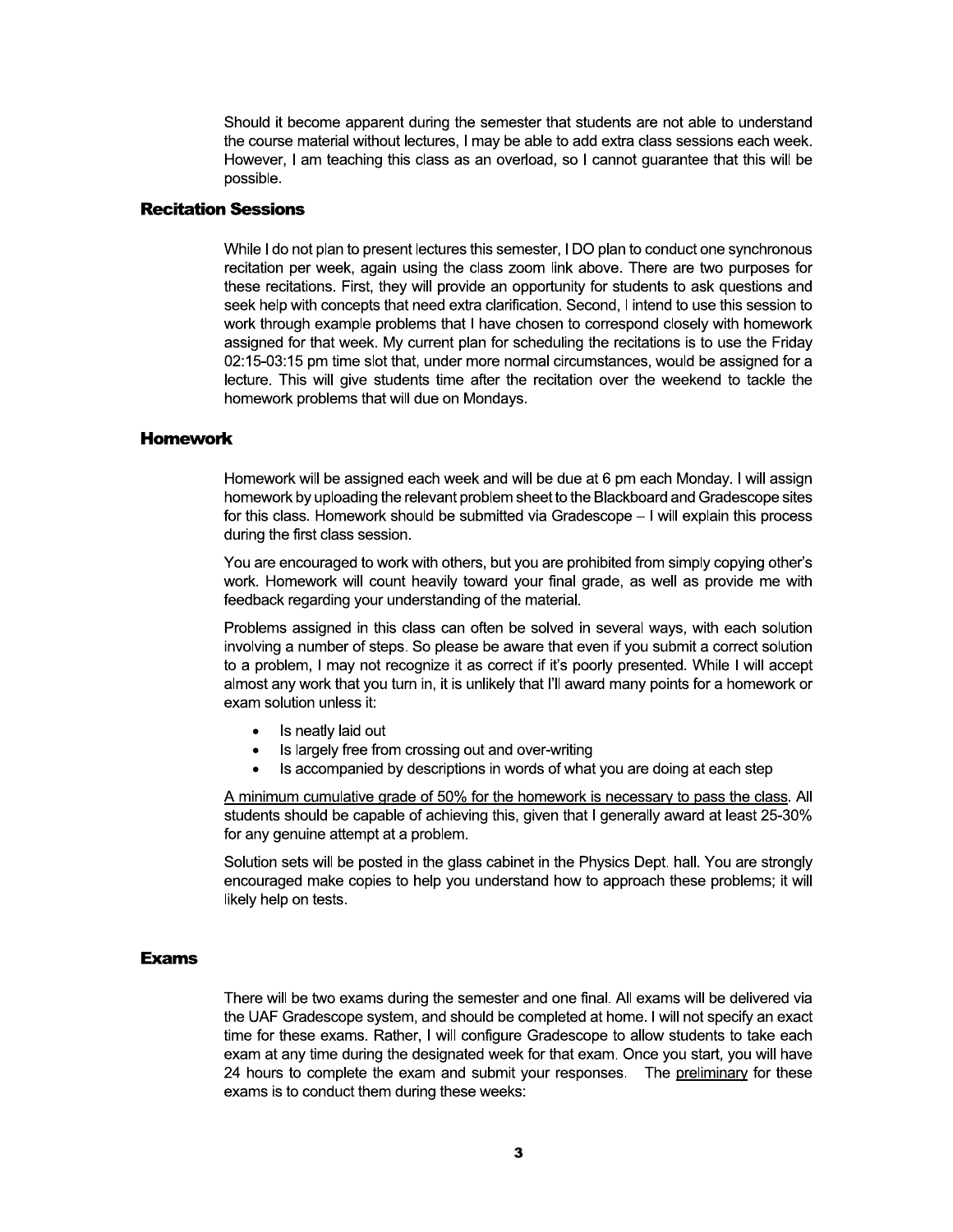- Exam 1: Feb 14 - Feb 18 ↘
- Mar 21 Mar 25 Exam  $2$ : ↘
- Final: Apr 25 - Apr 29 ↘

Complex formulae and physical constants will be provided for exam problems that require them although, of course, the take-home format will also allow students to lookup any required formulae on their own.

#### **Course policies**

#### **Grading**

The course grade will consist of the following components

| Two one-hour midterm exams        |      | 30% (15% each exam) |
|-----------------------------------|------|---------------------|
| $\bullet$ One two-hour final exam | .30% |                     |
| $\bullet$ Homework                | 40%  |                     |

I will post all grades online, using the UAF's "Blackboard" system (http://classes.uaf.edu). All registered students have access to this system for checking their grades. Please do check that I have posted all your grades correctly, and let me know if you think there is an error. Also, please retain all work that we return after grading, in case an error does appear. Returned graded work is proof of your scores.

Final grades will be returned as letter grades with plus/minus modifiers. These will be derived from your overall percentage grade. The approximate conversions for each letter grade will be as follows. A: ≥90%; B: 75% to 90%; C: 60% to 75%; D: 50% to 60%; F: <50%. Plus/minus modifiers will subdivide each main grade into three equally spaced sub-levels.

#### **Attendance**

UAF policies<sup>2</sup> include statements that:

"you must begin attending classes on the first day of instruction or you may lose your place, regardless of whether or not you have paid tuition and fees"

"you are expected to adhere to the class attendance policies set by your instructors" In general, I expect at least 90% attendance from all students. Extended periods of consistent absence may lead to a penalty in your overall grade, depending on circumstances.

#### **Class participation**

There is no requirement for you to participate actively in class by asking questions or joining discussions, and there is no grade component based on this. Nevertheless, you are of course free to ask questions at any time during the class sessions. Because we have a large amount of material to cover, I may defer answering lengthy or numerous questions until after class.

<sup>&</sup>lt;sup>2</sup>See http://catalog.uaf.edu/academics-regulations/attendance/ and https://www.uaf.edu/register/services.php#attend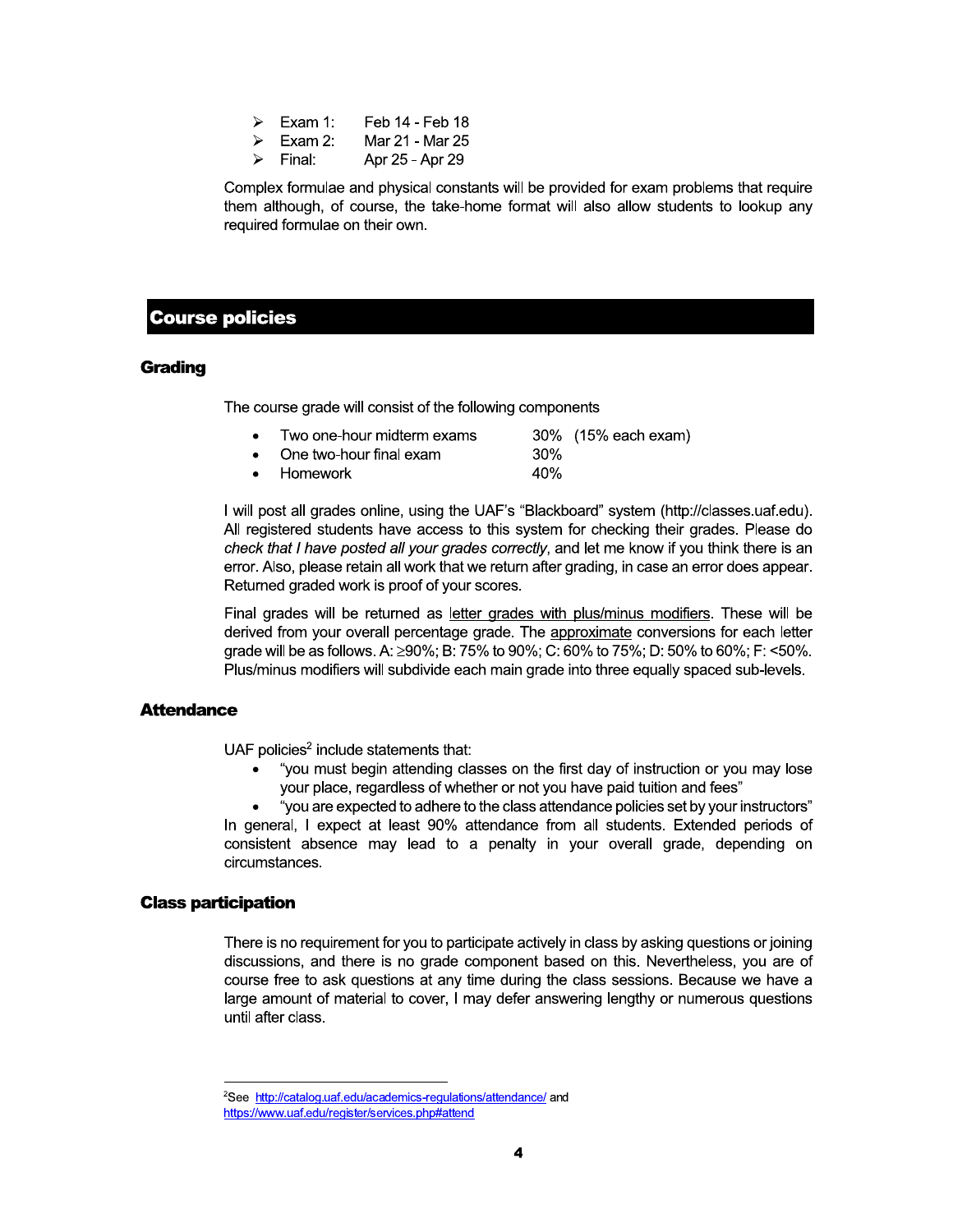#### **Missed or late work**

Two midterms and a final exam will be given in this course. In the case of documented illness, clash with another UAF commitment, or other emergency, a make-up exam may be given, at the discretion of the instructor. An unexcused absence for an exam will lead to 0 points earned on that exam.

Problem sets will generally not be accepted after the due date, without documented evidence of illness or genuine emergency. Students having documented clashes with other UAF commitments may pre-arrange alternate homework submission deadlines with me. All decisions regarding late homework or alternate deadlines will be at the discretion of the instructor.

#### **Student conduct and academic honesty**

It is the responsibility for each student to be informed about the policies for student conduct and safety at the University of Alaska. You are encouraged to read these policies at https://www.uaf.edu/student-affairs/student-resources/conduct.php#condu. It should go without saying that students are expected to do their own original work for all assignments. Any deviation from this may be considered academic misconduct and may result in a failing grade and referral to university authorities for possible disciplinary action.

#### **Course requirements and materials**

#### **Prerequisites**

PHYS F341 or permission of instructor.

#### **Textbooks**

Required:

Introduction to Electrodynamics, Third (1999) or Fourth (2013) Editions, by David J. Griffiths, Published by Pearson. (I will be using the fourth edition mostly, but the third edition should be just fine, if you already have it.)

Recommended additional reading:

- Field and Wave Electromagnetics, by David K. Cheng
- Elements of Electromagnetics, by M. N. O. Sadiku  $\bullet$
- Electromagnetics for Engineers, by Fawwaz T. Ulaby
- Electromagnetic Concepts and Applications, by Stanley V. Marshall et al.  $\bullet$

In fact there are lots of great electromagnetism textbooks available these days. The list above just happens to be a few that I use and am familiar with.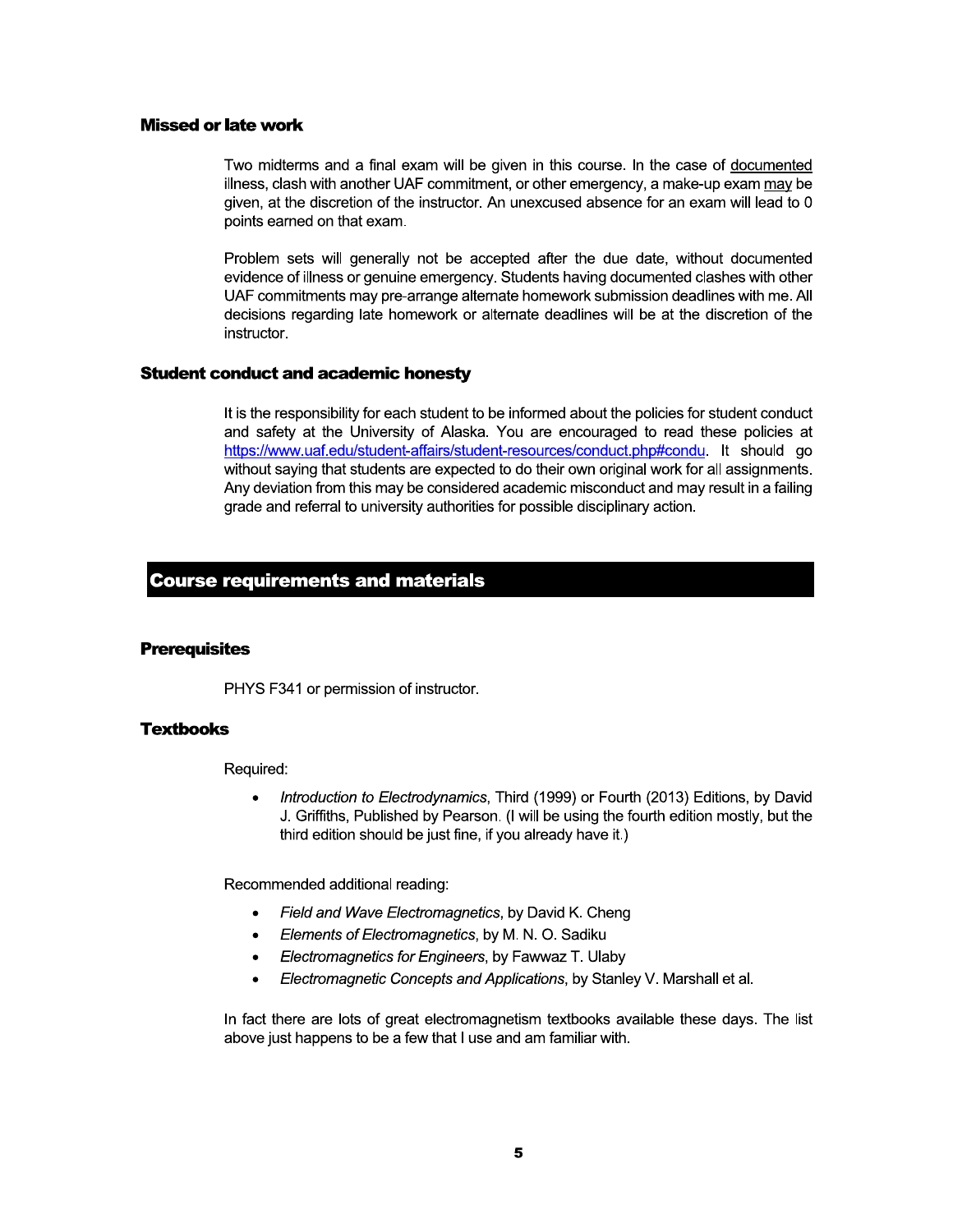#### **Technology Requirements**

Course materials will be delivered via Blackboard, which means students will require easy web-browser access to the internet. Most material will be delivered in PDF format, so that students will need access to Adobe Acrobat Reader or other third-party equivalent software.

Calculators will be permitted (and required) during exams. There will be no need for anything elaborate; an easy-to-use scientific calculator with trigonometric, exponential, and logarithmic functions is all that you will need. Remember that it is much more important to present the correct formulae and reasoning for solving a problem than it is to arrive at the correct numerical value. Please, explain your reasoning when presenting solutions to homework and exam problems. I will award partial points for correct reasoning, if presented, even if the final answer is incorrect or incomplete.

In general, it is better to work with algebraic variables whenever possible; numerical values should not be substituted in until absolutely necessary.

#### **Other issues**

#### **Complaints and concerns**

You are always welcome to discuss your concerns with me. However, if you have a concern that you feel cannot be resolved by discussion with me, you may wish to contact the Physics Department chair, Dr. Truffer. If your concern cannot be resolved at the department level, you may also discuss the matter with the Dean of the College of Natural Science and Mathematics.

#### **Student Health and Counseling Center**

The University provides health and counseling services through its Student Health and Counseling Center, which is located at 612 N. Chandalar Drive, on the 2nd floor of the Whitaker Building (the same building as Fire and Police, across from the bus turn around.) Their web site is at http://www.uaf.edu/chc/. The center will see students on an appointment basis. The number to call for an appointment is 474-7043. It is best to do so at 8:00 AM in the morning, because they are scheduled daily on a first come first serve basis.

#### **Disabled students**

Disability services are provided free of charge, and are available to any student who qualifies as a person with a disability. Student seeking special accommodations for a disability must first discuss their needs with Disability Services. Call 474-5655 to schedule an appointment.

UAF Disability Services is located in the Whitaker Building, room 208. Extensive support is available, as described at http://www.uaf.edu/disability/

As needed, I am happy to work with you, disability services, veterans' services, rural student services, etc. to find reasonable accommodations for all students' needs.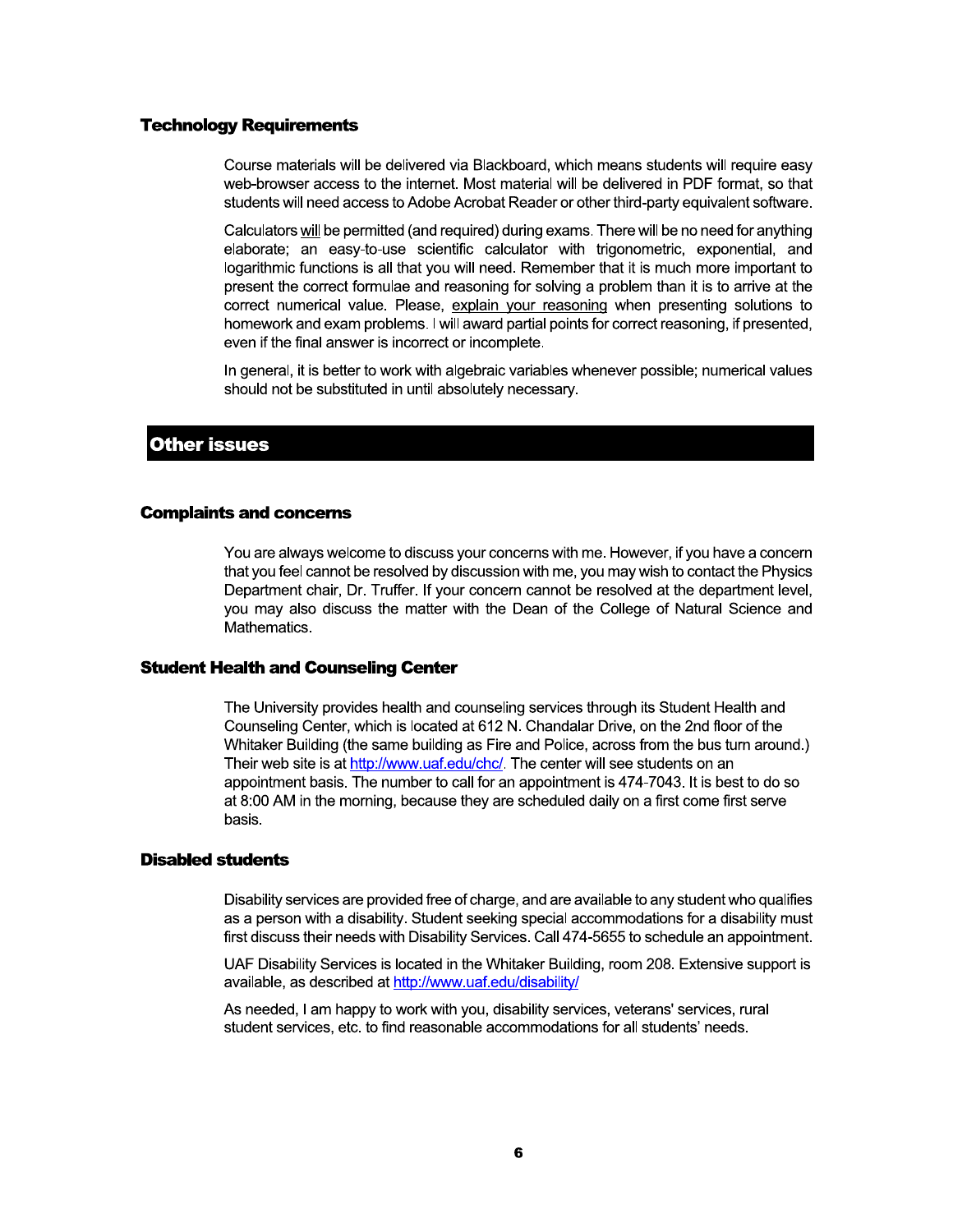#### **COVID-19 Statement**

COVID-19 statement: Students should keep up-to-date on the University of Alaksa policies, practices, and mandates related to COVID-19 by regularly checking this website:

https://sites.google.com/alaska.edu/coronavirus/uaf/uaf-students?authuser=0

Further, students are expected to adhere to the university's policies, practices, and mandates and are subject to disciplinary actions if they do not comply.

#### **Other UAF Student Support Resources**

- Speaking Center (907-474-5470, speak@uaf.edu, Gruening 507).
- Writing Center (907-474-5314, uaf-writing-center@alaska.edu, Gruening 8th floor).  $\bullet$
- UAF Math Services, uafmathstatlab@gmail.com, Chapman 305 (for math fee paying students only).
- Developmental Math Lab, Gruening 406.
- The Debbie Moses Learning Center at CTC (907-455-2860, 604 Barnette St. Room 120).

For more information and resources, please see the Academic Advising Resource List:

https://www.uaf.edu/advising/lr/SKM 364e19011717281.pdf

#### **Emergency notification plan**

Students will receive emergency notifications via phone or email. Please check your UAOnline account to confirm your emergency notification settings. For more information, please refer to the Student Handbook. In cases where you do not have access to your devices, as your instructor, I will take responsibility to relay any emergency notifications.

#### **Extended absence policy:**

The university of Alaska Fairbanks recognizes that students may need to miss more classes than allowed by a particular instructor as specified in course policies. Extended absences are defined as missed classes or course work by students beyond what is permissible by the instructor's written course policies. Students may need to miss class and/or course work for a variety of reasons, including, but not limited to:

- Bereavement  $\bullet$
- $\bullet$ Personal illness or injury
- $\bullet$ Serious illness of a friend, family member or loved one
- Military obligations
- Jury service  $\bullet$
- Other emergency or obligatory situations

For more information, go to the Students Handbook or the Center for Students Rights and Responsibilities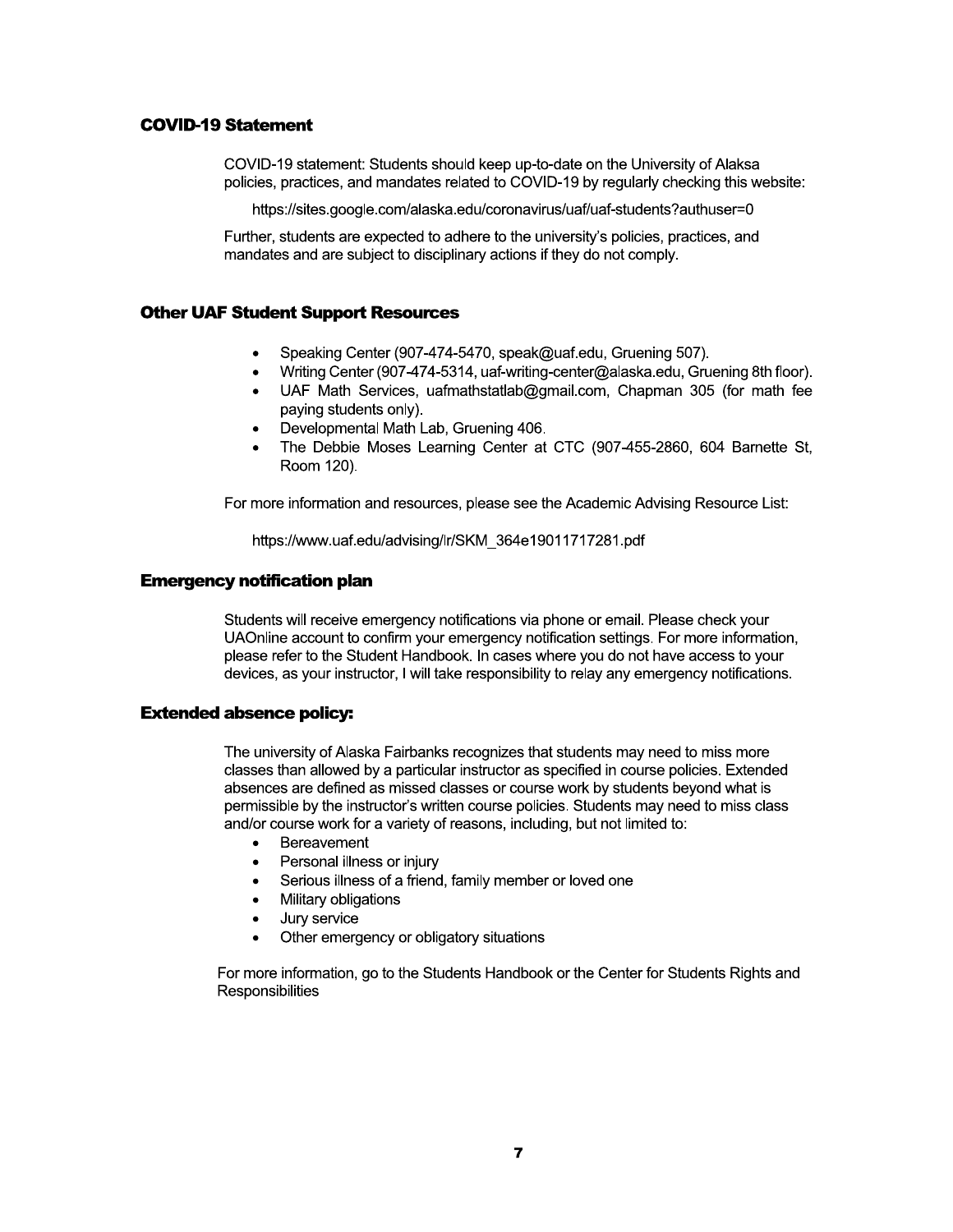## **REQUIRED INFORMATION FOR UNDERGRADUATE SYLLABI**

## STUDENT PROTECTIONS AND SERVICES STATEMENT:

Every qualified student is welcome in my classroom. As needed, I am happy to work with you, disability services, veterans' services, rural student services, etc. to find reasonable accommodations.

UAF embraces and grows a culture of respect, diversity, inclusion, and caring. Students at this university are protected against sexual harassment and discrimination (Title IX). Faculty members are designated as responsible employees which means they are required to report sexual misconduct. Graduate teaching assistants do not share the same reporting obligations. For more information on your rights as a student and the resources available to you to resolve problems, please go to the following site: https://catalog.uaf.edu/academics-regulations/students-rights-responsibilities/

As required, if I notice or am informed of certain types of misconduct, then I am required to report it to the appropriate authorities.

UA is an AA/EO employer and educational institution and prohibits illegal discrimination against any individual: https://alaska.edu/nondiscrimination/.

## INCOMPLETE GRADE POLICY:

Your instructor follows the University of Alaska Fairbanks Incomplete Grade Policy: "The letter "I" (Incomplete) is a temporary grade used to indicate that the student has satisfactorily completed (C or better) the majority of work in a course but for personal reasons beyond the student's control, such as sickness, has not been able to complete the course during the regular semester. Negligence or indifference are not acceptable reasons for an "I" grade."

## **EFFECTIVE COMMUNICATION:**

Students who have difficulties with oral presentations and/or writing are strongly encouraged to get help from the UAF Department of Communication's Speaking Center (907-474-5470, speak@uaf.edu) and the UAF English's Department's Writing Center (907-474-5314, Gruening 8th floor), and/or CTC's Learning Center (604 Barnette Street, 907-455-2860).

## **COVID-19 STATEMENT:**

Students should keep up-to-date on the university's policies, practices, and mandates related to COVID-19 by regularly checking this website:

https://sites.google.com/alaska.edu/coronavirus/uaf/uaf-students?authuser=0

Further, students are expected to adhere to the university's policies, practices, and mandates and are subject to disciplinary actions if they do not comply.